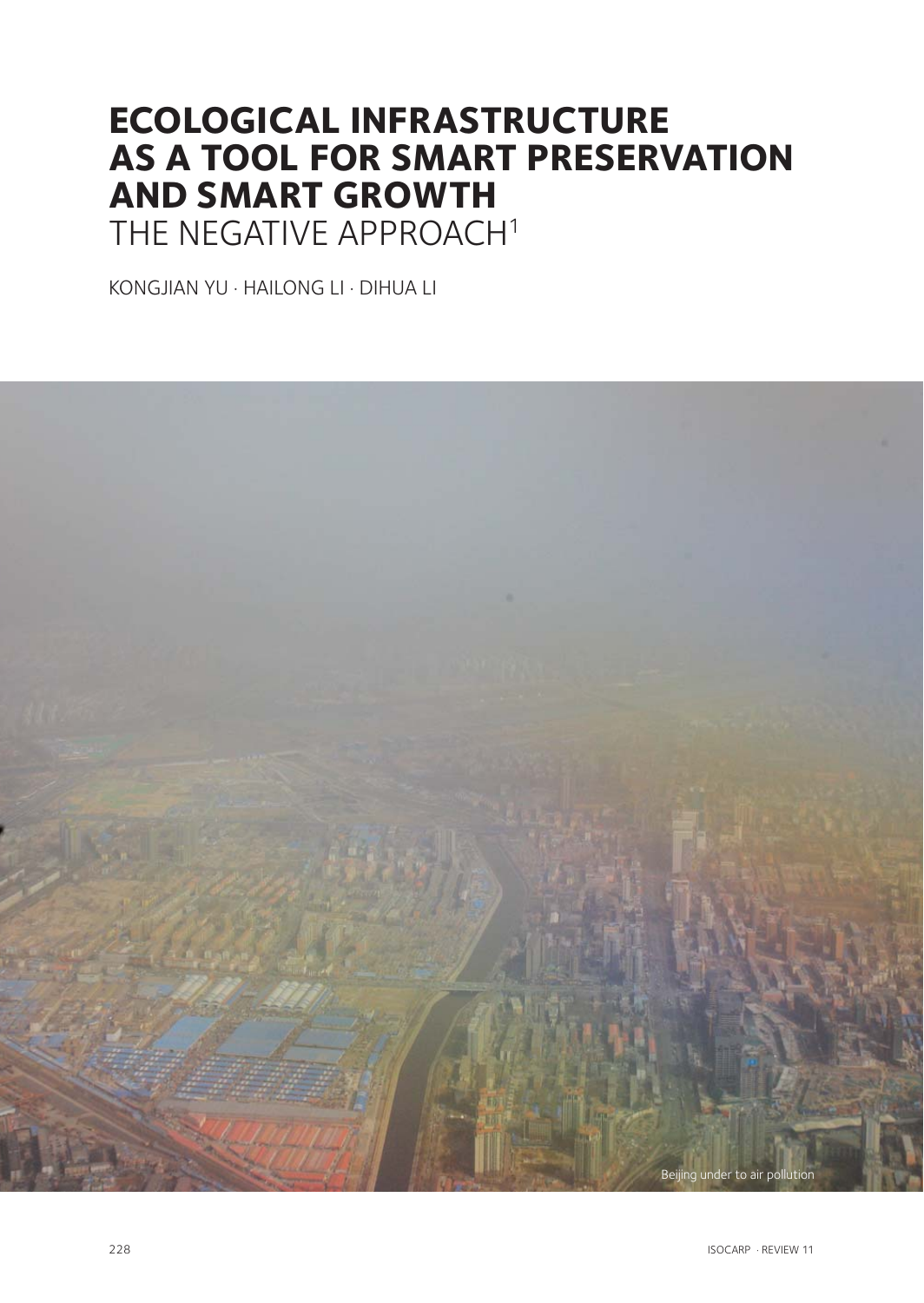*The conventional planning approach is failing to meet the challenges of swift urbanization and sustainability in China, because of its focus on economic centered urban development and population growth projections and its use of civil infrastructure design to shape development. We propose a "negative approach" for planning which defines an urban growth pattern and urban form through the identification and planning of ecological infrastructure.* 

*The negative approach has its roots in landscape urbanism and has evolved from the pre-scientific model of* Feng-shui2 *as the backbone of human settlement. It is also*  derived from the 19<sup>th</sup> century notion of green*ways as recreational infrastructure, the early 20th century idea of green belts as urban form makers, and the late 20th century notion of ecological networks and the former concept of Ecological Infrastructure (EI) as a framework in the biological preservation field.*

*Our definition of EI is thus composed of critical landscape structures that are strategically identified and planned to safeguard the various natural, biological, cultural and recreational processes across the landscape, securing natural assets and ecosystems services, essential for sustaining human society. In the negative approach to planning we re-purpose EI from an ecological preservation activity to that of the determinate factor in city planning. EI functions as an effective tool for smart growth in the context of rapid urbanization, and it defines the scale, context and*  *configuration of future urban development patterns. EI is strategically planned and developed using less land but more efficiently preserving the ecosystems services. Using Taizhou City as a case study, this paper demonstrates how the negative approach uses EI as a tool to guide and frame sustainable urban development.* 

#### **INTRODUCTION**

## Urbanization in China Challenges Physical and Spiritual Sustainability

China's urbanization is unprecedented. According to the UN report (UN, 2007), at the end of 2006, China's total population was 1.3 billion of which 44 percent reside in urban areas. By 2035, the urban portion of the population will reach 70 percent. Three facts make this projection more meaningful: (1) spatial imbalance: about 94 percent of the population lives on approximately 46 percent land in the east part of China; (2) the scarcity of natural resources: China posses 21 percent of the world population but only 7 percent of the world fresh water and other natural resources. The water volume consumption per capita in China is one fourth of the world average; and, (3) a landscape with rich heritages: China has a civilization history of more than five thousand years, and virtually any inch of the land is a cultural heritage.

These facts have imposed two challenges to landscape and urban planning.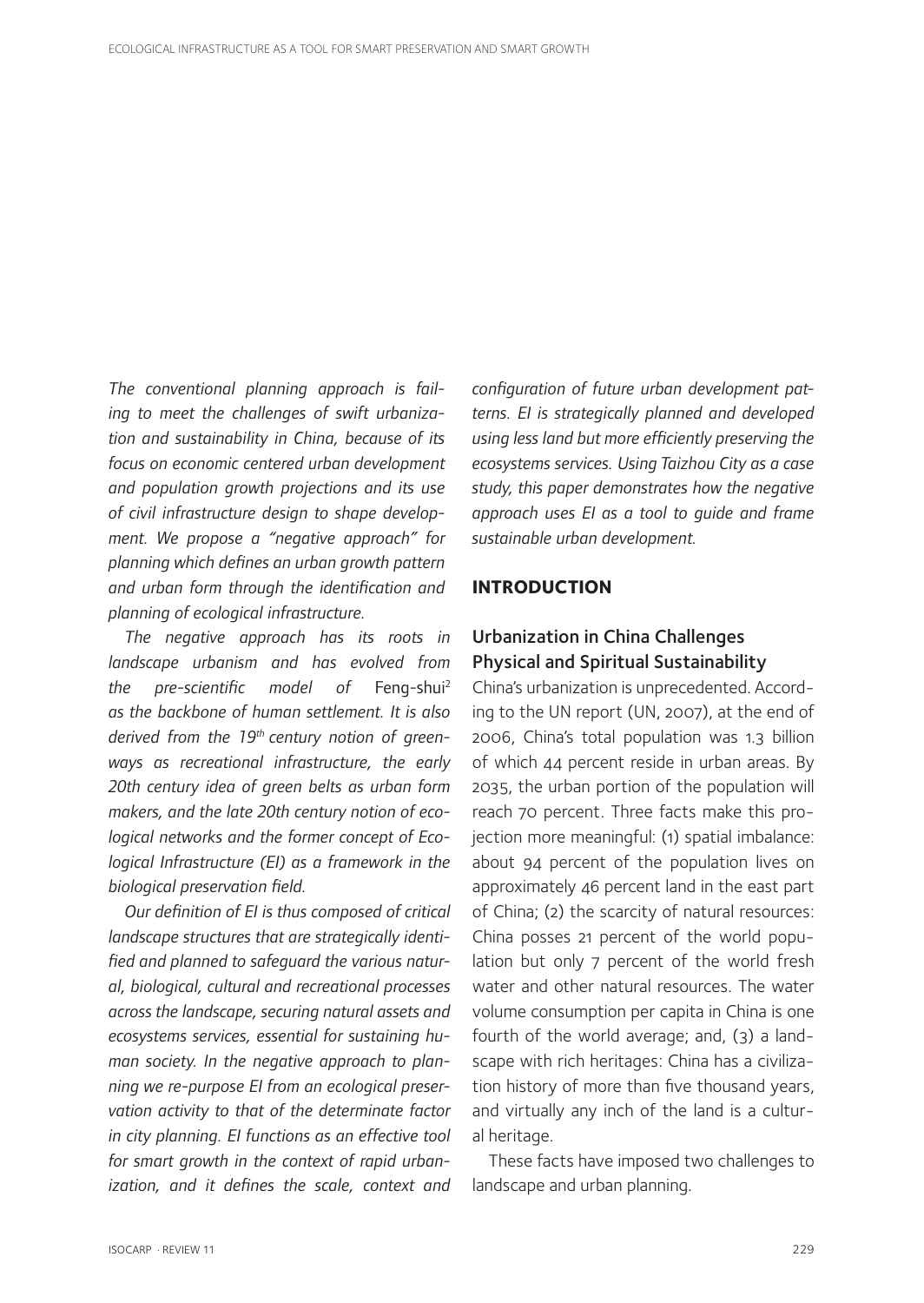First, there is sustainability challenge. For example, while thousands of dams lay across almost all rivers in this country, more than ever, a broader population is exposed to disastrous natural forces, as demonstrated by China's numerous floods and droughts each year. At present, the total area of desertification accounts for about 20 percent of the whole country. Furthermore, about 5 billion tons of soil erode yearly into the ocean (Gao, et al ,2004; Jiang and Liu, 20, 04; Zhao, et al, 2004). Statistics show that in the past 50 years, 50 percent of the China's wetlands have disappeared, and 40 percent of the surviving wetlands have been polluted (Chen, Lü and Yong, 2004). The ground water level drops every day. In Beijing for example, the underground water over use is 110 percent, and each year the underground water level drops by one meter. Two thirds of the 662 cities now lack sufficient water, and not a single river in the urban and suburban areas runs unpolluted. While the GDP growth rate in the past twenty years is impressive in most of Chinese cities, the annual loss caused by the environmental and ecological degradation is now between seven and twenty percent of the GDP. This is equal to, or even higher than annual GDP growth (Guo, 2004). One can only ask: Is this sustainable? How can landscape and urban planners play a role to meet these unprecedented challenges?

Second, there is a Cultural and spiritual integrity challenge. The second challenge is the loss of our spiritual homeland. Every piece of land, and all elements in the landscape are inhabited by various spirits, where our ancestors were buried. The trend toward materialism is taking over China at a rapid rate. The Dragon Hills (sacred hills) that secured numerous villages in rural China have been bulldozed. Meaningful and sacred streams and ponds in front of the villages have been filled or channeled in the name of flood control. Landscapes have become commercialized. Gradually, we have lost our spiritual connection to our land and to earth. How can urban planners assume the role to protect and rebuild such spiritual connections through the design of our physical environment?

In order to meet these two challenges, the methodology of planning has to be reversed.

# The Failure of the Conventional Approach to Urban Development Planning

The Chinese system of urban planning was a heritage from the former socialism Soviet Union, where the physical planning of urban development was an extension of social and economic development planning. In addition, the single most important basis for urban development planning was the accommodation of the future populations, upon which urban land use, resources allocation, functional zoning and built infrastructure plan are based. However, the population projection for the long-term (20 years) and even in short term (5 years) rarely proved accurate, partly due to changes in government policy. For example, in 1986 the population of Shenzhen was estimated to be 1.1 million in 2000; but the actual growth was 7 million by the end of 2000. The same is true for Beijing and Shanghai (Yu, et al, 2005a, b).

This model of urban development planning initiated large-scale technocratic projects and mono-functional simplification. Nature was not considered as a system, and zoning was directed by economic principles. As noticed in other Soviet influenced countries: "Destruction of traditional landscape systems and ecological destabilization of landscapes, with extensive erosion, soil salinization, forest dieback and water and soil pollution, were visible results of this process," (Jongman, 2001). As a result, planning of land use and facilities and infrastructure can never catch up the ever ex-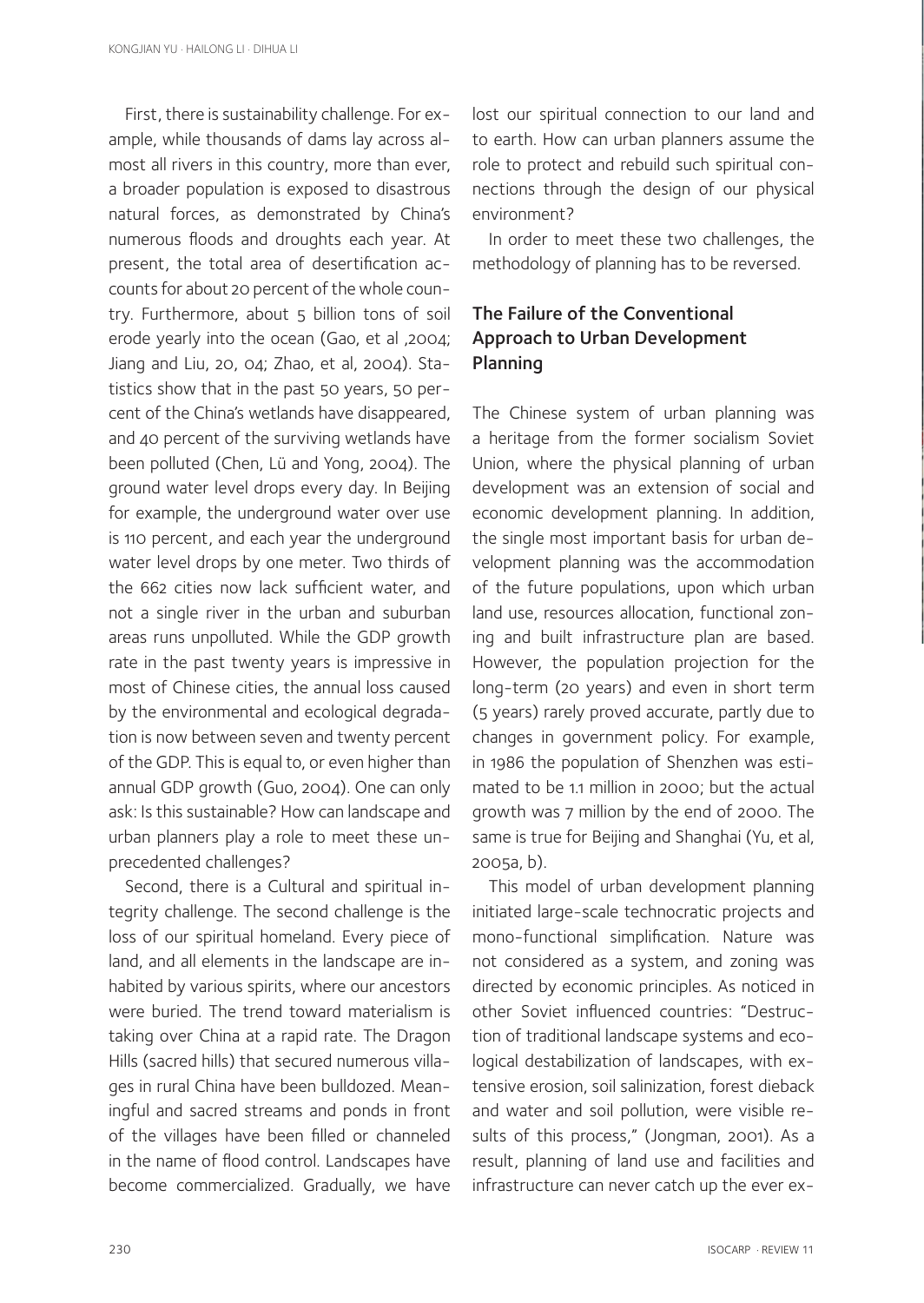

Figure 1: The dreamed city is actually the "hell" for people

panding population, and the urban boundary, following the extension of infrastructure, just keep crouching the unplanned rural land indiscriminately. Critical cultural heritages and natural habitats are getting lost before any conservation plans are carried out. Because in this conventional approach, any environmental conservation planning, historical protection planning and green system planningÐor even the flood control planning was subordinate to the comprehensive master planning, which does not cover the rural area beyond the urban development boundary. This shortcoming of the conventional planning system has recently been widely noticed (Yu, et al, 2005a,b; Yu and Mary, 2006), but changes occur slowly.

In addition to the technical failure of this economic development oriented planning system, the shift of systems from a planned central economy to a market one, weakens urban planning power. Physical planning is being subordinated to a socialist reference, as results are observed in a "fried egg" city form. After the reform in the 1980's, "Leap Forward" type of city was able to show new development zones, a science center and new university cities, which are virtually leap out of the master plan area and beyond the former greenbelt, or any comprehensive plan.

It is well recognized that urban planning is playing a less important role in development control and it has been widely recognized that the conventional economic oriented approach to urban development planning failed (Gaubatz, 1999; Yeh and Wu ,1999; Cheng and Masser, 2003; Jim and Chen, 2003) . As a result, Chinese urban planners are facing a huge challenge, and are required to modify the urban planning system from a centrally planned, to a transitional economy re-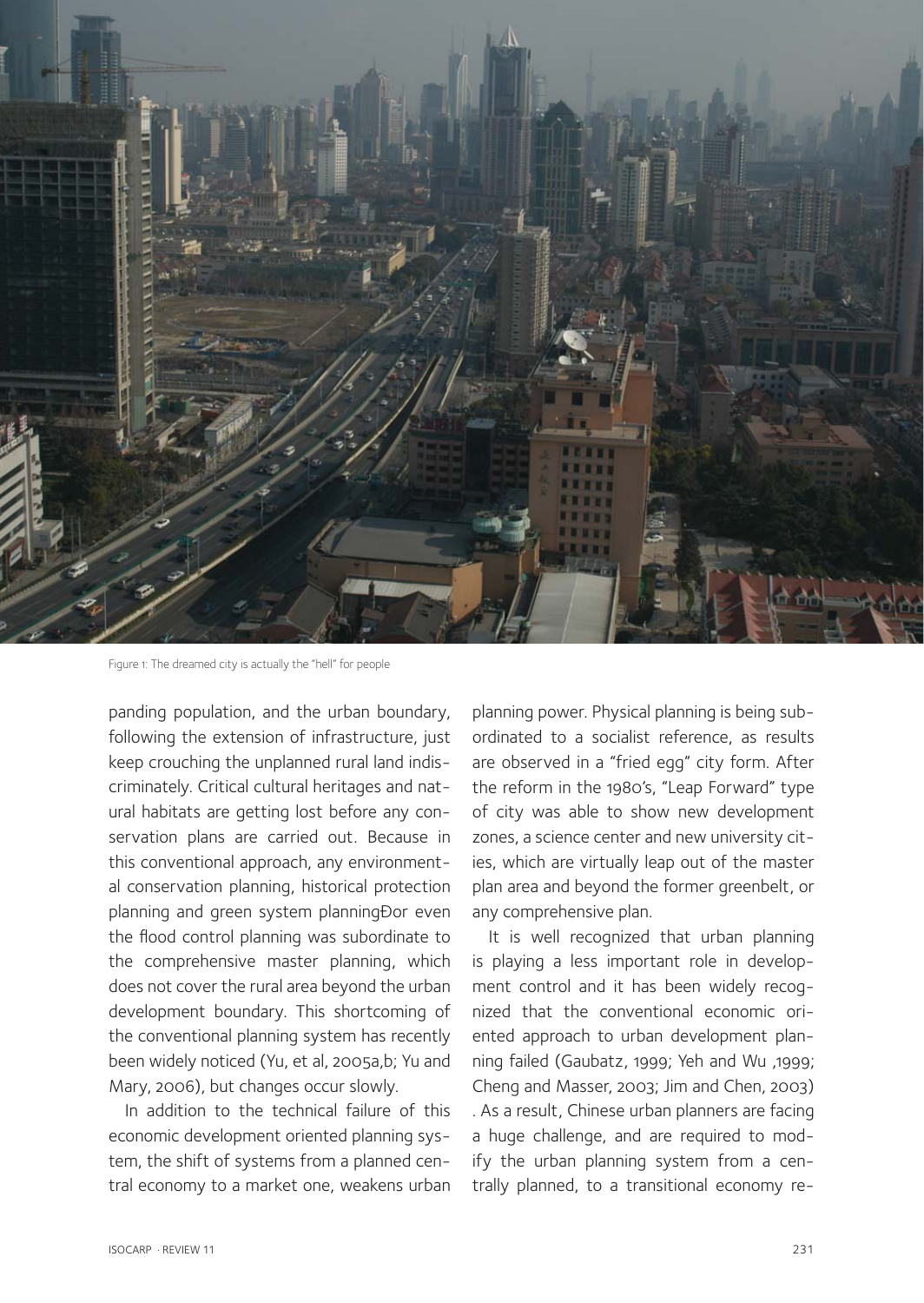**GOALS AND OBJECTIVES:** SMART PRESERVATION AND SMART GROWTH Define an EI to safequard the ecological integrity and cultural identity of the landscape; and use the EI to guide and frame the urban growth

#### **PROCESS ANALYSIS:** Critical processes associated with ecosystems services need to be safeguarded before urban growth

ABIOTIC PROCESSES (e.g. flood control, storm water management, soil erosion)

BIOTIC PROCESSES (e.g species flow and biodiversity)

CULTURAL PROCESSES (Recreation, visual perception heritage protection)

## **DEFINING LANDSCAPE SECURITY PATTERNS:**

Critical landscape patterns that safeguard individual processes

SECURITY PATTERNS FOR ABIOTIC PROCESSES (low, medium and high levels)

SECURITY PATTERNS FOR BIOTIC PROCESSES (low, medium and high levels)

SECURITY PATTERNS FOR CULTURAL PROCESSES (low, medium and high levels)

#### **DEFINING THE ECOLOGICAL INFRASTRUCTURE:**

Integrate landscape Security Patterns using overlapping technique to create alternative EI's at different security levels to create EI's with different qualities

EI AT LOWER QUALITY

EI AT MEDIUM QUALITY

EI AT HIGHER QUALITY

#### **DEFINING URBAN GROWTH AT THE LARGE SCALE:**

Urban growth scenarios based on the regional EI's are proposed as well as a comparative impact analysis for alternative growth scenarios is carried out. One or more feasible scenarios can be selected

URBAN GROWTH SCENARIO 1 BASED ON LOW EI ATTRIBUTES URBAN GROWTH SCENARIO 2 BASED ON MEDIUM EI ATTRIBUTES

URBAN GROWTH SCENARIO 3 BASED ON HIGH EI ATTRIBUTES

#### **DEFINING URBAN FORM AT THE MEDIUM SCALE:**

create urban open spaces system based on EI

#### **DEFINING URBAN FORM AT THE SMALL SCALE:**

specific site urban development alternatives based on EI

URBAN DEVELOPMENT ALTERNATIVE-1

URBAN DEVELOPMENT ALTERNATIVE-2

URBAN DEVELOPMENT ALTERNATIVE-3

Figure 2: Framework of the Negative Approach of urban development planning based on Ecological Infrastructure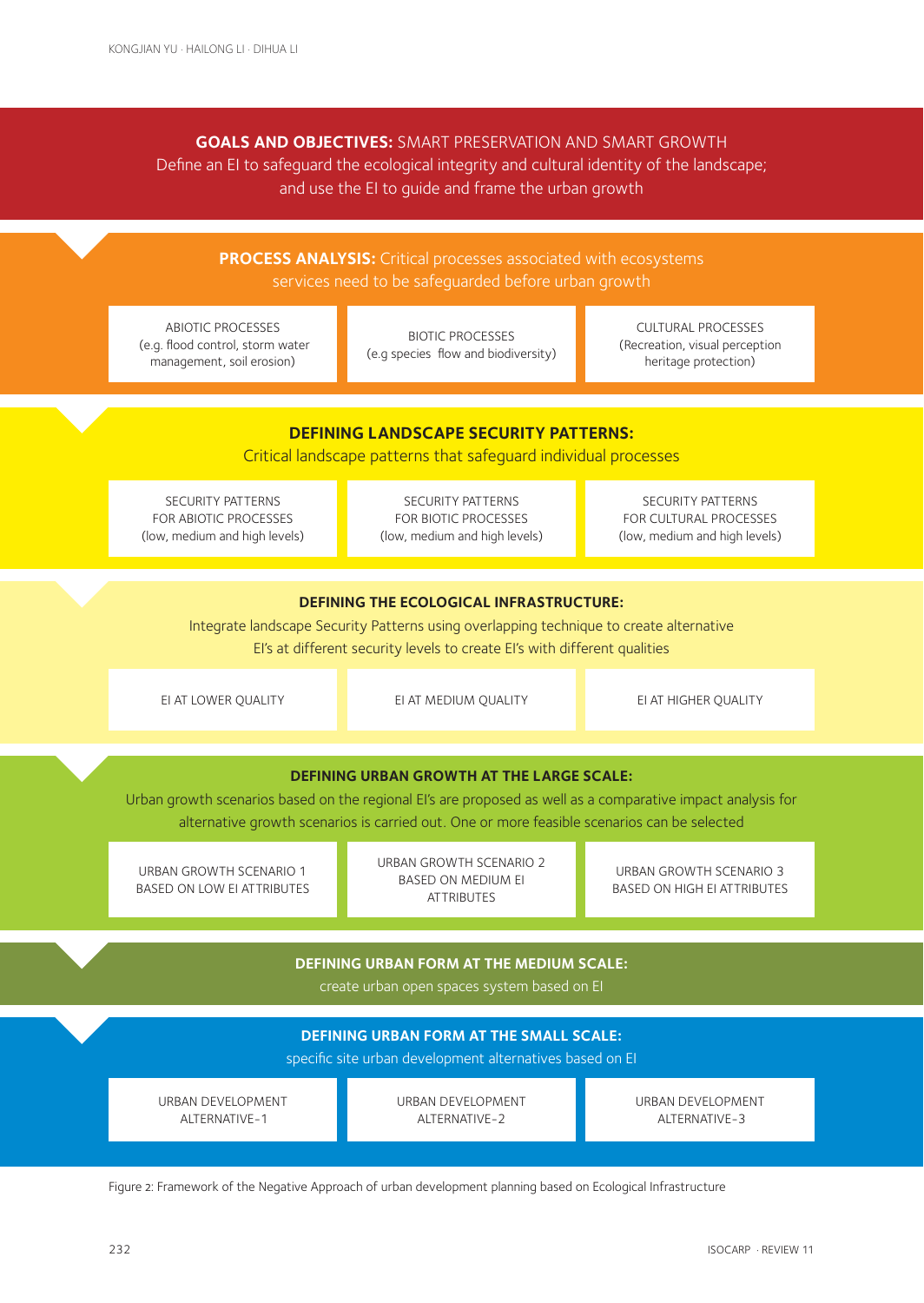form. Action of a revolutionary change on planning method was called upon in the past decade (Yeh and Wu, 1999; Wu, 2003ÐYu, et al, 2005a,bÐZhao, 2003Ð2004ÐYang, 2003; Zhang, 2003). Among them, the "negative approach" was proposed (Yu, et al, 2005a,b; Yu and Mary, 2006), as a counterpart of the conventional "positive" approach in the sense of economic urban development.

The key in the "negative approach" is planning EI and its subsequent application to shape the urban growth.

# **THE NEGATIVE APPROACH: METHODOLOGY**

The goal of the negative approach to landscape and urban planning is to meet the challenges of sustainability, by planning a landscape and sustainable urban form which allows land to be developed without losing its ecological, cultural and spiritual integrity. Instead of using population projection as the basis of economic development planning, the negative approach looks for the ecological and cultural sustainability and integrity of an area as the solid base for development planning. Instead of planning civil infrastructure as the framework for urban development and architectural urbanism, the negative approach considers the existing Ecological Infrastructure (EI) system of the area and shapes the urban form and frames the urban development to this system. The overall goals and objectives are Smart Preservation and Smart Growth.

With this objectives in mind, the negative approach to planning is composed of the following steps (see Figure 2):

#### Defining Landscape Security Patterns

Landscape Security Patterns (SP's) are identified for the individual targeted processes. SP's are composed of elements and spatial positions that are strategically important in safeguarding the different processes across the landscape. Models including suitability analysis, minimum cost distance and surface analysis were used in the identification of Security Patterns for the individual processes (Yu, 1995, 1996). Alternative security levels - low, medium and high are used to define the attributes of the SP's in safeguarding each of the targeted processes.

#### Defining Ecological Infrastructure

The overlaying technique is used to integrate the SPs for individual processes. Alternatives of EI are developed at various quality levels: high, medium and low. Green lines were drawn to define and protect the EI.

The EI is planned at three scales as shown in Figure 3:

- 1. The regional scale (hundreds to thousands of square kilometers): At the regional scale, green lines are drawn to define the structural elements as corridors and restricted areas for construction.
- 2. The intermediate scale (tens of square kilometers): At this scale, the overall design and management guidelines are developed for EI, and especially for the green corridors that work as critical EI elements in water management, biodiversity conservation, heritage protection and recreation.
- 3. The small scale (less than ten square kilometers): At a specific site, urban green network is designed to allow ecosystem services to be delivered into the urban fabric.

# Defining urban form at the large scale: Urban growth alternatives based on regional EI

Urban development patterns are defined at regional scale based on regional EI. Using the multiple EI alternatives as framing structures, scenarios of regional urban growth patterns are developed. A planning committee represented by decision makers of the city, planning experts and stakeholders, makes impact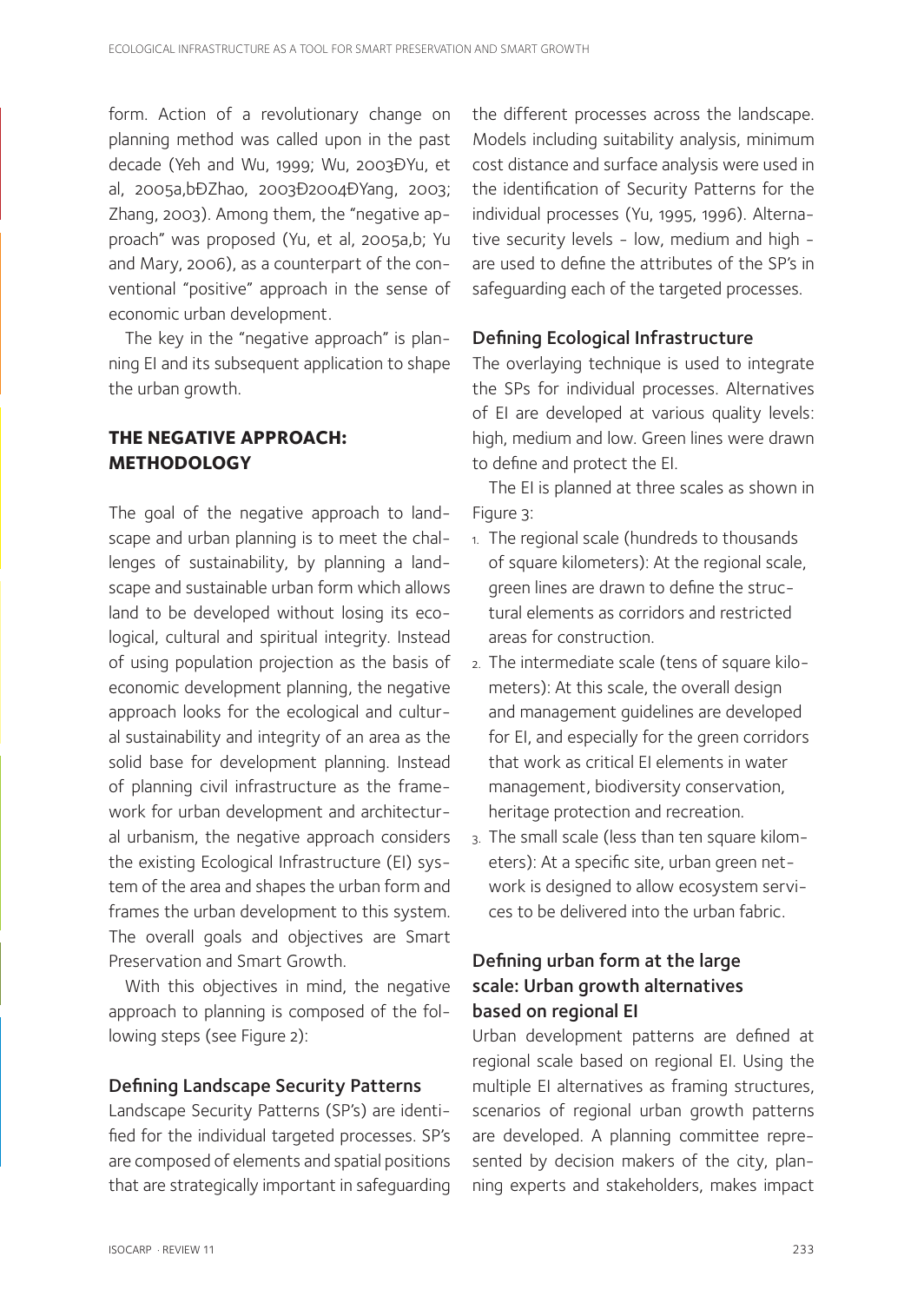

Figure 3: Building an EI at three scales

assessment for these scenarios. The decision makers, based on a balanced evaluation of economical, ecological and social benefits, can finally select one of the scenarios.

# Defining urban form at the intermediate scale: urban open spaces system based on EI

At the intermediate scale, the regional EI is to be integrated inside the urban structure, and become the urban green space system which integrates various functions of ecological conservation, heritage protection and recreational activities, commute and cycling.

# Defining urban form at the small scale: site specific urban development alternatives based on EI

Alternative urban development models are designed at an individual site and neighborhood, following EI guidelines developed at that scale. In these urban development alternatives, ecosystem services safeguarded by EI are delivered into the urban fabric so that the conventional urban sprawl can be avoided. Building the EI into the site specific land use schemes, as a new way of development, will not only help the whole city, but will also benefit the site specific development ecologically and economically.

## **A CASE STUDY: TAIZHOU CITY IN ZHEJIANG PROVINCE**

Taizhou is located at the South East coast of China, with a total area of 9,411 square kilometers, and a population of 5.5 million. At present only 700,000 people live in urban areas. However the urban population is expected to increase to 0.9 million in 2010; 1.3 million in 2020, and 1.5 million in 2030. Although it has a quite rural and agricultural character, it is now one of the fastest growing areas in China due to a boom of small private industries (Figure 03).

Under the influence of the monsoon climate

**SMALL SCALE** SMALL SCALE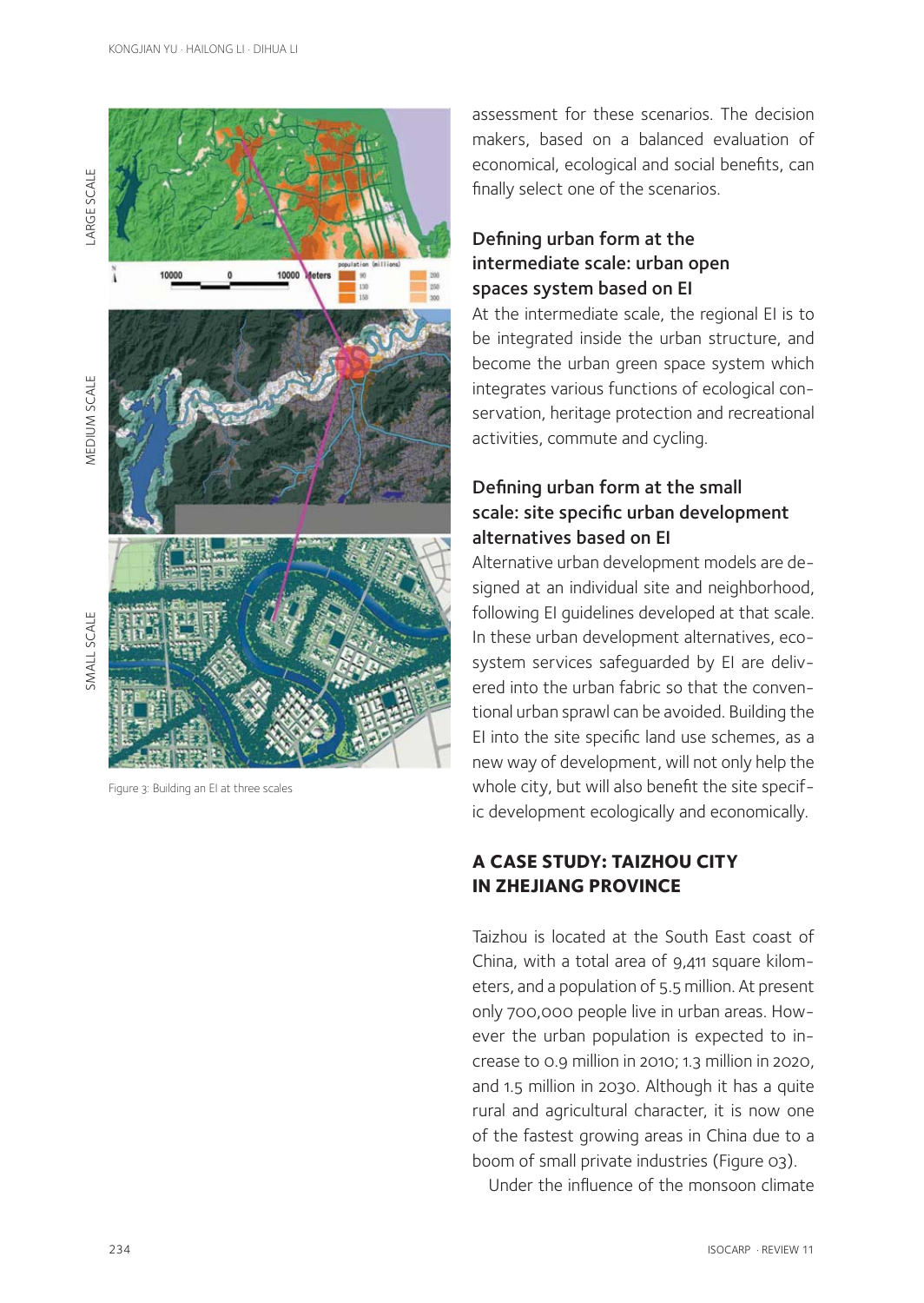

Figure 4: The simulation of urban sprawl of Taizhou City based on economic and development oriented model: urban sprawl indiscriminately takes over and destroys the integrity and identity of the landscape.



Figure 5: The sprawl of city at the sacrifice of cultural heritage (centuries old villages were wiped out over night to give room for new development, Beijing). Source: author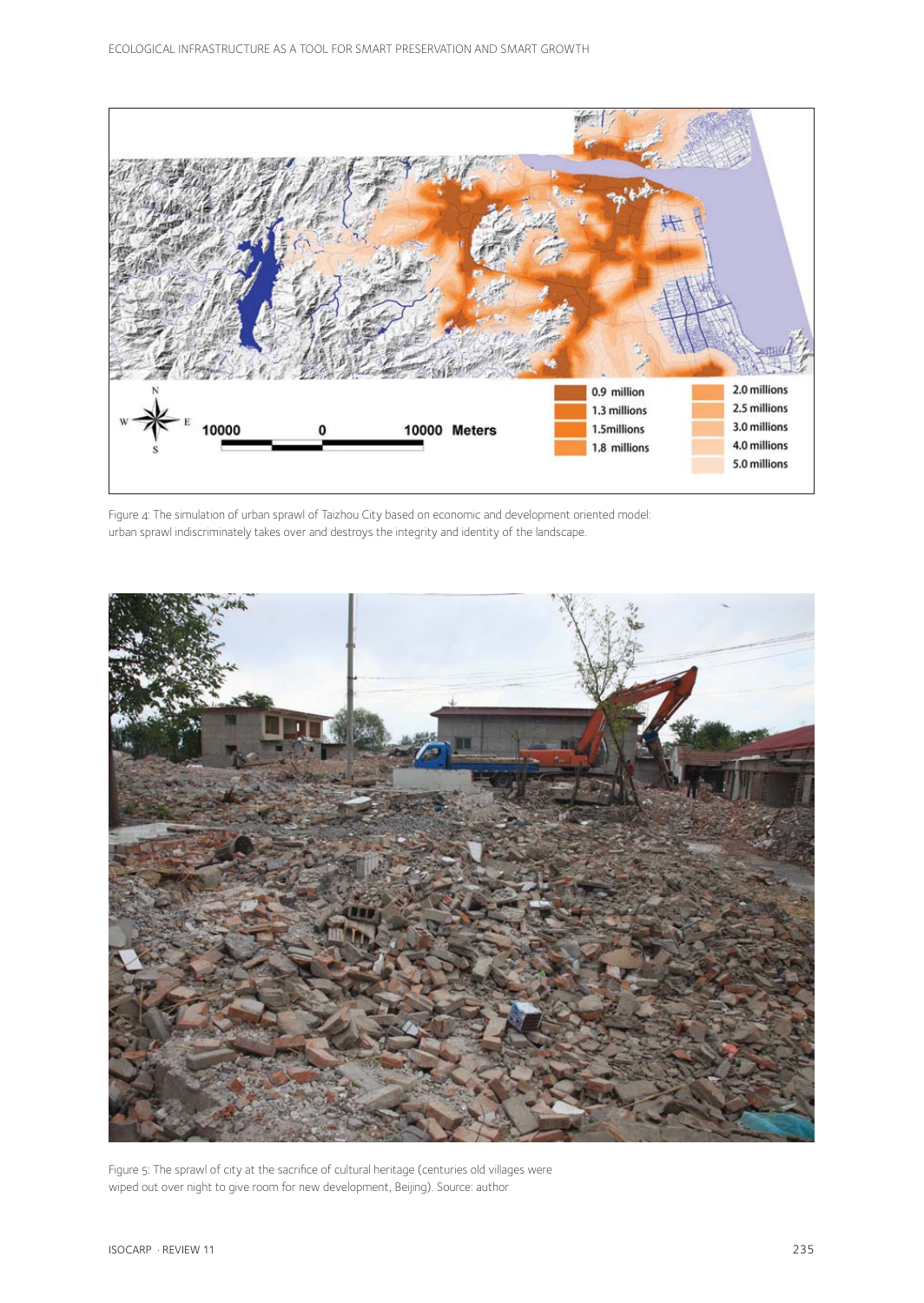and being adjacent to the east sea, flood has been a major hazard. As an adaptation to the storm water and flood problem, the landscape has been shaped into a unique form featured with a network of water courses that integrate natural water systems, wetlands and manmade ditches, as well as cultural heritages such as bridges, dikes, dams, and vernacular landscapes. This area has long been famous for the rice, fishery and citrus production. Arable and land plains available for development are very limited in this area.

This water network landscape, which has been effective in preserving the agricultural processes in the past thousands of years, is now facing the challenge of being destroyed by the swift urbanization process that had begun in the earlier 1990s. The wetlands have been filled, rivers have been straightened and channeled, cultural heritages (not listed as protected historical relics), have been destroyed as well as visual and recreational experiences have been totally ignored.

Addressing the above situations, the Negative Approach to urban growth planning was taken to safeguard sustainability of the landscape.

#### Critical Landscape Processes

Three categories of processes are targeted:

- 1. The abiotic processes: In Taizhou area, the monsoon storms frequently causes floods and waterlog, and the main focus of the process analysis is flood control and storm water management.
- 2. Biotic processes: Native biodiversity conservation is the focus of the biotic analysis. Birds are the main concern for this area due to the rich fluvial and inter-tide wetland ecosystems. This area has been listed as one of the important bird areas both in the nation and in the world. Feeding, nesting and immigration processes, are the main focus for the purpose of protection of habitats and biodiversity.

3. Cultural processes: The targeted cultural processes include historical processes of cultural heritage sites and cultural landscape, and the process of recreational use of the landscape.

Arc/Info GIS was used to store, overlay and analyze layers of natural, cultural and social economic data.

# Defining Landscape Security Patterns for the Targeted Processes

The security pattern model is focused on the biological conservation. Therefore the general spatial model for the SP's, for all the horizontal processes across the landscape, are composed of the following elements (Yu, 1995,1996).

*Sources*: The core area and the origin of the of the target process, such as core habitats for the targeted species, heritage sites for preservation and fishing ponds for recreation.

- ∙ *Buffer zones*: the areas around the sources, which are potentially important in protecting the sources.
- ∙ *Linkages*: the connecting linear elements that link two or more of the sources.
- ∙ *Radiating routes (for biological processes)*: from the sources, which are the potential network for species to take control of the landscape. Here, the target species are taken as active and initiative forces of control over the landscape.
- ∙ *Strategic points*: the spatial location that potentially controls the movement and connectivity of the target process.

SP's for any individual process are composed of more than one of the elements, but not necessary all of them:

Three security levels - low, medium and high - are used to define the quality of the SP's in safeguarding each of the targeted processes. The security levels are classified according to the area, number and quality of the landscape elements that make up the Security Patterns.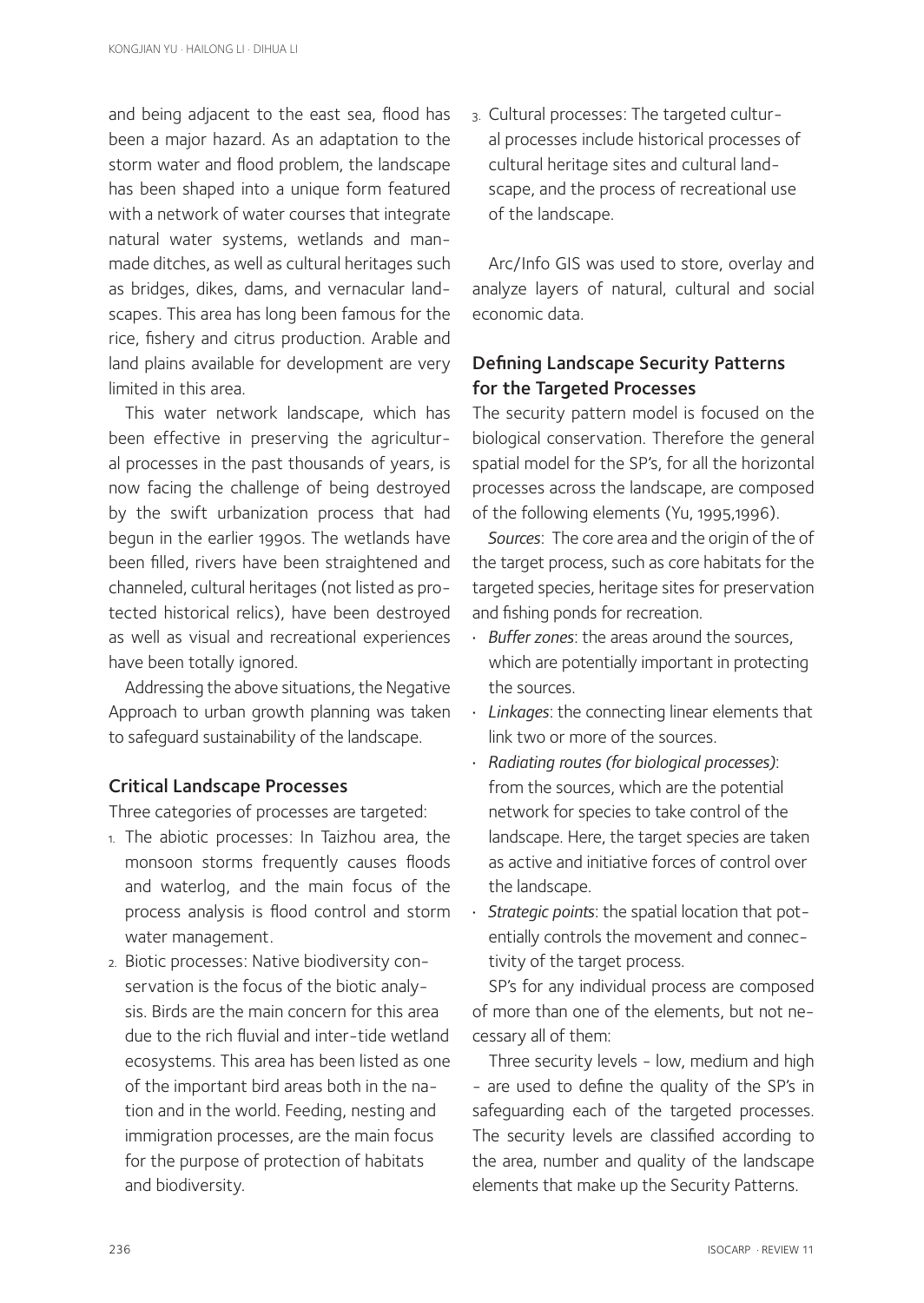

Figure 5: Large scale: The overall regional ecological infrastructure (EI) was an integration of security patterns and plans for flood control, biodiversity conservation, cultural heritage protection and recreation. Three alternatives of EI were developed corresponding to high, medium and low security levels. They will be used to guide and frame regional urban development pattern.

#### *(1) Security Patterns for floods*

Various hydrological models were used to simulate floods based on rainfalls, tides, terrain and wetlands. Floodable areas are calculated for 10 years, 20 years and 100 years frequencies, which are used as the criteria for the definition of security level of floods. Flood SP's include the existing water channel network, wetland, and potential wetlands and flood vulnerable areas.

### *(2) Security Patterns*

#### *for biodiversity conservation*

The Focal Species Approach for biodiversity conservation is widely accepted and used to identify critical landscape elements and location of biodiversity conservation (Caro, 2000; Opdam, Verboom,et al.,2003 ; Brooks, and Kennedy, 2004; Lambeck, 1997; Eycott, Watts et al, 2007). Birds are the main concern for this area due to the rich fluvial and inter-tide wetland ecosystems. Nationally ranked endangered birds (in the red list) are selected as the Focal Species to identify native habitats and biodiversity protection.

The Security Patterns are identified based on two overlaid analysis (Yu, 1996): the suitability analysis of the habitats (sources) for the focal species, and the potential surface analysis based on the least-cost analysis and surface models (Knaapen et al., 1992; Yu, 1995, 1996, 1998; Ferreras, 2001; Graham, 2001; Michels et al., 2001; Schadt et al., 2002, Adriaensen , 2003). On the potential surface, buffer zones, potential linkages, radiating routes and strategic points were able to be identified.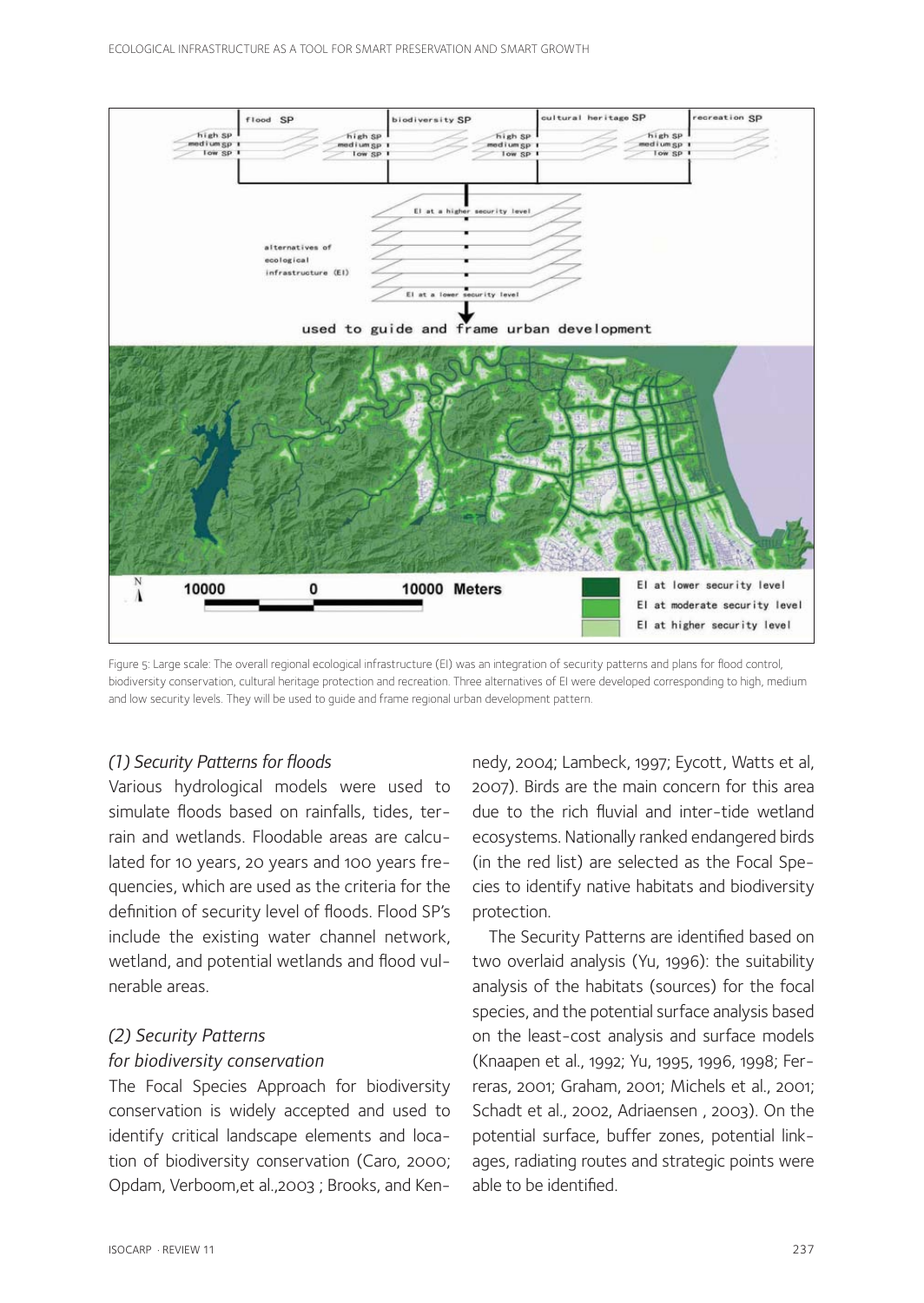*(3) Security Patterns for the cultural processes*

Both heritage sites and linkages that connect, or potentially connect, theses sites, are included in the construction of SP's for heritage protection. Recreational sources are then referred to recreational resources (e.g. water body for fishing, forest for hiking, and historical site for sightseeing) and the linkages between these resources are based on the leastdistance model result.

## Defining the Ecological Infrastructure at The Regional Scale

The overlaying technique is used to integrate the individual SP's for various processes. Alternatives of regional EI are developed at diverse quality levels: high, medium and low. Green lines were drawn to define protected areas. The People's Congress of Taizhou City is now approving these basic green lines for legislation (see Figure 5).

# Scenarios of Urban Growth Pattern Based On The Regional Ecological Infrastructure

Using the three regional EI alternatives as frame structure, scenarios of regional urban growth patterns were simulated using GIS: the Adjusted Sprawl scenario, the Aggregated scenario, and the Scattered scenario.

Comparative impact evaluations were made for these scenarios by a planning committee composed of decision makers of the city, planning experts from all over the country, stake holders who are represented by officials from various functional departments of the Taizhou city government (including the departments of agriculture, water management, forestry, industry, tourism, finance, transportation, public affairs, security, culture education, tax, etc.), and representatives of individual villages who originally owned the land, representatives of developers and representatives of investors who are eager to get the right to develop the land.

One of the three urban growth scenarios was finally selected as the most feasible. Decision makers finally selected one of the three urban growth scenarios as the most feasible, after multiple brainstorms among the planning committee. As expected, the Aggregated Scenario, which is based on the medium quality EI, was considered the more balanced and less difficult to be implemented (see Figure 6).

# Shaping Urban Form at the Intermediate Scale

In shaping the urban form and structure at the city scale, an urban open space system is planned connecting the regional EI with the inner city's landscape elements, related to ecological, cultural and recreational values, and also integrated with the commute routes, cycling network and pedestrian network.

# Shaping Urban Land Development at The Small Scale

Using a selected site (ten square kilometers in size) as a demonstration, alternative urban development models were designed to test the possibility of building an EI based city. In these alternatives, ecosystem services safeguarded by EI are delivered into the urban fabric so that the conventional urban development model can be avoided.

These new urban land development alternatives were presented to the developers and investors, as well as the city decision makers, to let them know that the business-as-usual models of land development can be avoided. The new way of development by building the EI into their land use scheme will not only help the whole city, but will also benefit the site development ecologically and economically. These alternative development schemes show how the regional, large and small scales of EI can be realized into land development to handle the problem of urban growth (see Figure 7).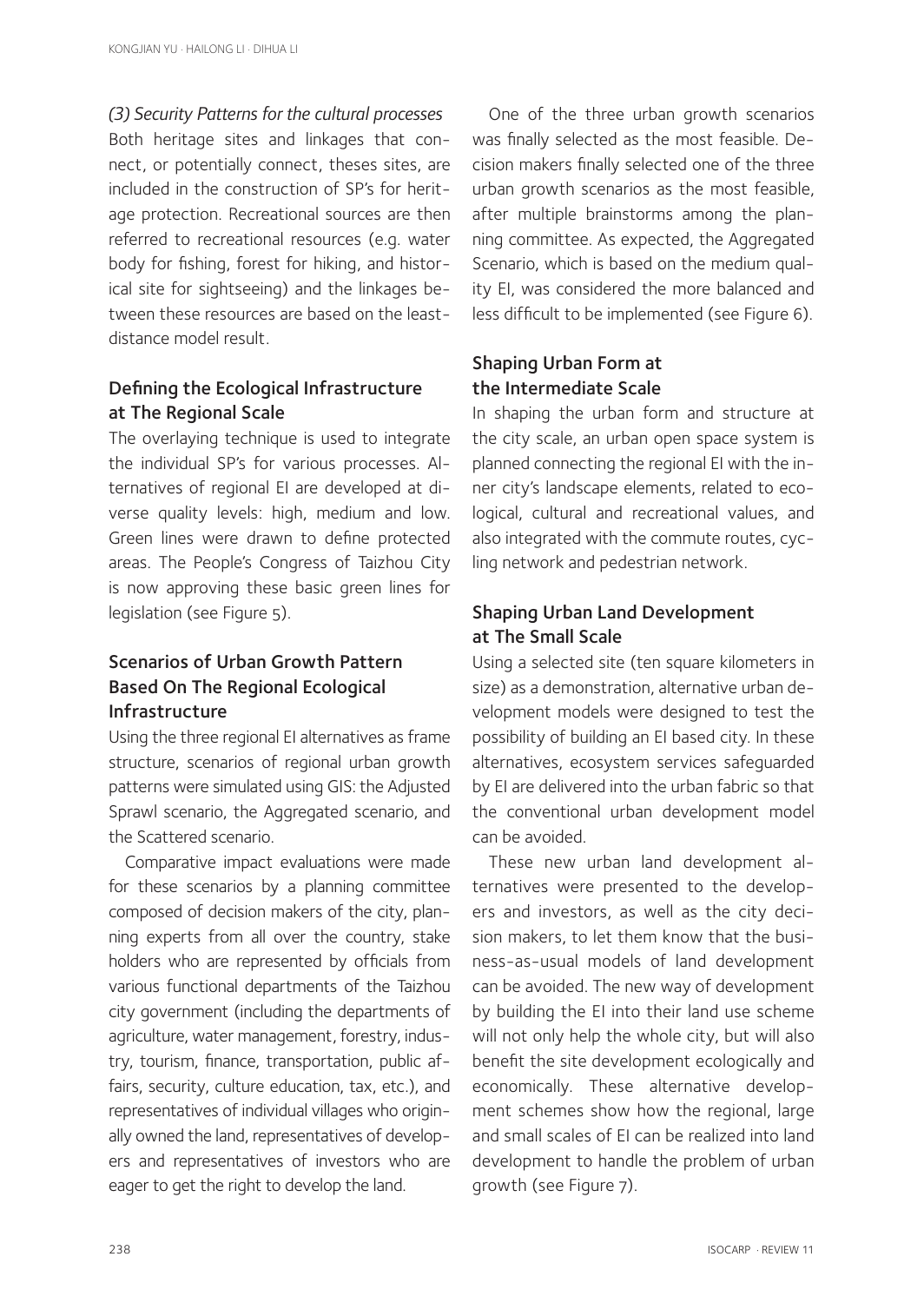

Figure 6: One of the three urban growth scenarios: the aggregated urban pattern based on the EI at a medium security level



Figure 7: Small scale: The water town alternative. Flood hazard is to be avoided through retaining and diverging water, but not by channelizing and damming. Let one river become ten streams and let the ecological services from the EI penetrate into the urban fabric and individual households.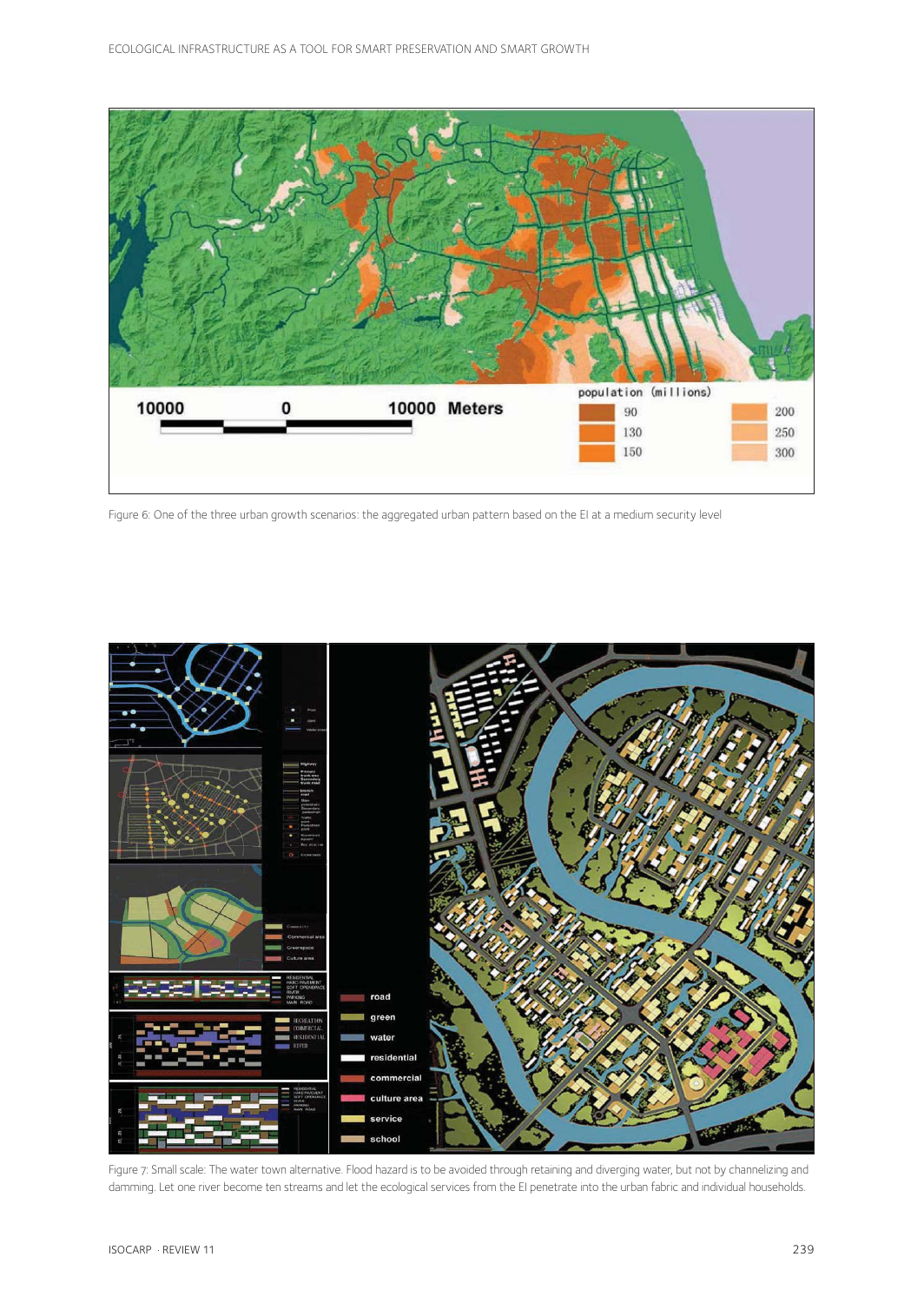### **CONCLUSION**

It is argued that, the current urban growth model in China is unsustainable. Recognizing this fact, the Chinese leadership is now calling for ecological civilization (Hu Jingtao, 2007), a totally new concept proposed in Chinese language and especially worded from the top Chinese leader. It reflects an important change in the top Chinese leadership's understanding of development. Rather than emphasizing economic construction as the core of development as it did in the past, the Chinese leadership has come to realize that development, if sustainable, must entail a list of elements including the right relationship between man and nature. The ecological civilization concept is proposed at a time when ecological and environmental issues are at a very serious stage. Facing such a reality, the construction of ecological civilization was absolutely not rhetoric for chest thumping by officials in their speeches. It needs to be transformed into tangible measures that will change the way our economy develops and reshape the landscape that can meet the serious challenges of sustainable development.

Accordingly, it is important to recognize that the conventional approach to urban development planning, which is based on population projection and then built-infrastructure, is unable to meet the challenges and needs of the ecological and sustainable urban development, and certainly unable to meet the goal of ecological civilization. It is in this situation, that the negative approach is proposed. Using the analogy of photography in describing the film and picture, the term "negative" is used to describe the urban development model being negatively en-framed by Ecological Infrastructure, not the other way around. To say it in the other way, the EI is positively defining the urban form and growth pattern. Conventionally, landscape and green elements such as Greenbelt and Greenheart are usually negatively defined by architectural and built infrastructure. By positively defining the EI for the sake of Natural Capital and cultural integrity of the land, the urban growth pattern and urban form are negatively defined. The negative approach and especially the concept of Ecological Infrastructure build a bridge between landscape urbanism, the disciplines of ecology and especially landscape ecology, the notion of Natural Capital and ecosystems services, and sustainable development. It is a bridge between smart growth and smart conservation.

#### ENDNOTES

- 1 This paper was originally presented at the 44th ISOCARP Congress in 2008 held in Dalian, China.
- 2 A Chinese philosophical system of harmonizing everyone with the surrounding environment (see: http://en.wikipedia.org/wiki/Feng\_shui for more information.)

#### REFERENCES

Adriaensen, F. J.P. Chardon, G. De Blust , E. SwinnenÐ S. Villalba d, H. Gulinck, E. MatthysenÐ 2003Ð The application of 'least-cost' modelling as a functional landscape modelÐ Landscape and Urban Planning 64 Ð 233–247

Brooks, Thomas and Elizabeth Kennedy, 2004, Conservation biology: Biodiversity barometers, Nature 431, 1046-1047.

Buuren, M. van and K. Kerkstra, 1993. The framework concept and hydrological landscape structure: a new perspective I the design of multifunctional landscape. In: C.C. Vos and P. Opdam (eds.) Landscape Ecology of A Streesed Environment. Chapman & Hall, London, pp. 219-243.

Caro, T. ,2000, Focal species. Conservation Biology 14 (6), 1569–70.

Chen Kelin, Lü Yong Z, Hang Xiaohong, 2004, No water without wetland, in: China Environment And Development Review,296-309. Social Sciences Documentation Publishing House.

Eycott, A ., K . Watts , D . Moseley and D. Ray, 2007, Evaluating Biodiversity in Fragmented Landscapes:The Use of Focal Species, Forestry Comission, October, Edinburgh, U.K.